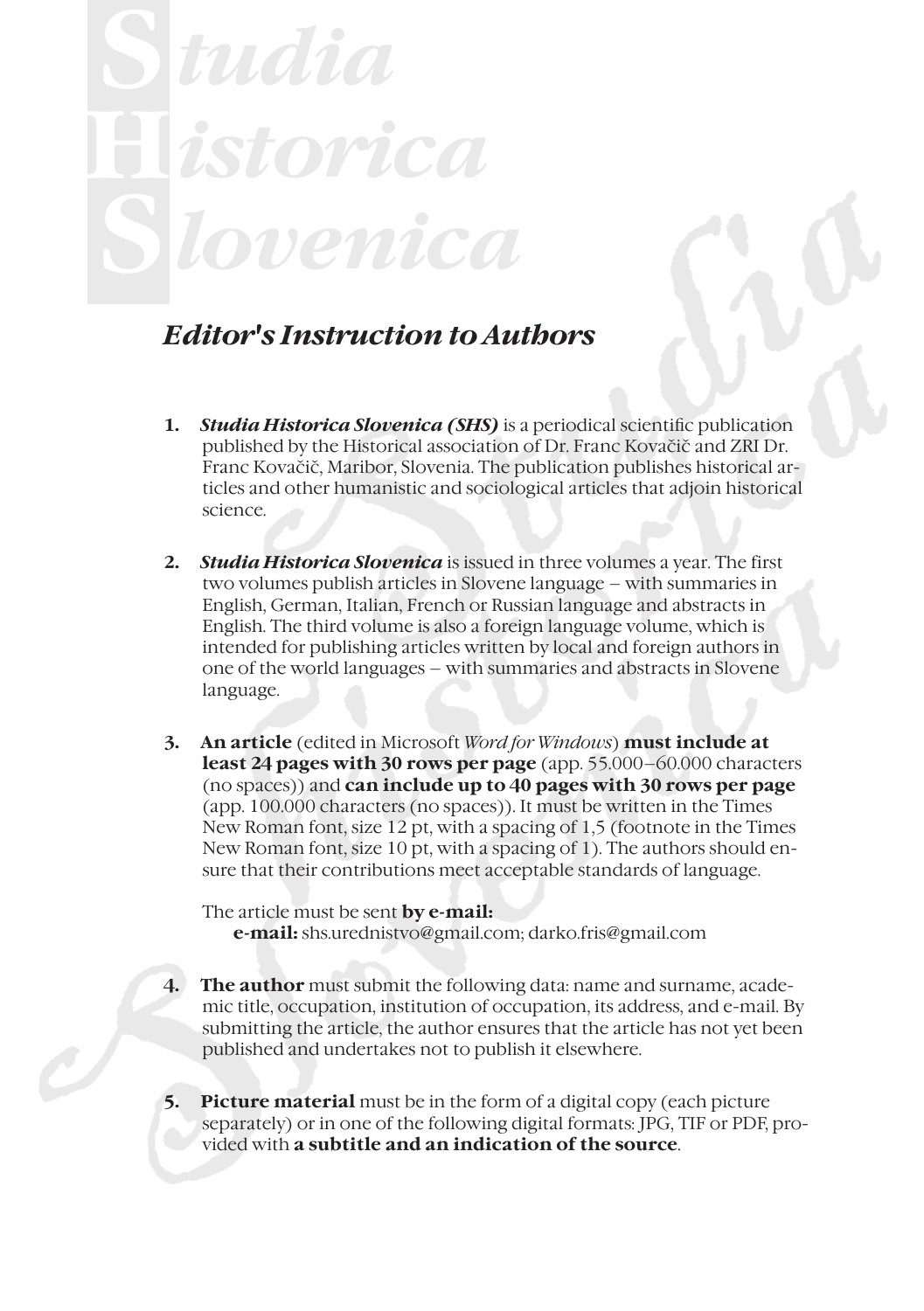#### **H** *tudia istorica lovenica*

- **6.** Delivered article must be equipped with: a **summary** (60–75 lines), an **abstract** (6–10 lines) and **key words**. English or German translations of the abstract, summary, and keywords are also required.
	- **The summary** must be understandable by itself, without reading the article as a whole. In writing whole sentences must be used, less known abbreviations and shortenings should be avoided. Summary must contain the author's primary goal and the purpose of the article, the reason why it was written and the description of research tecniques (primary methodological principles).
	- **Key words** must reflect the content of the article and must be adequate to classification (UDK).
	- **The abstract** must present the purpose of the article, its main characteristics and the methodology of research work as well as the most significant results and conclusions.
- **7. The text** of the article must be clear and intelligibly structured (chapter titles, sub-chapters) for the purpose of clear recognition of article's aim, work methods, results and conclusions.

Notes must be uniquely formed as **footnotes**, which can be contextual (author's comment) and bibliographical (source quotation, quoted literature).

**a.** On first quotation, a **bibliographical footnote** must contain an entire title or location: author's name and surname, title (review or miscellany title when published in it), place and date of issue, pages etc.:

Example – **monograph**: Jože Mlinarič, *Studeniški dominikanski samostan: ok. 1245–1782* (Celje, 2005), p. FROM–TO;

Example – **scholarly article**: Darko Friš, "Banovinska konferenca Jugoslovanske nacionalne stranke leta 1937 v Ljubljani", *Zgodovinski časopis* 59, No. 1–2 (2005), p. FROM–TO;

Example – **newspaper article**: (author), "Volitve v mariborski mestni zastop", *Slovenski gospodar*, 27. 11. 1873, No. 48, p. FROM–TO;

Example – **miscellany:** Vasilij Melik, "Vprašanje regij v naši preteklosti", in: *Regionalni vidiki slovenske zgodovine: zbornik referatov XXXI. zborovanja slovenskih zgodovinarjev*, ed. Peter Štih and Bojan Balkovec (Ljubljana, 2004), p. FROM–TO;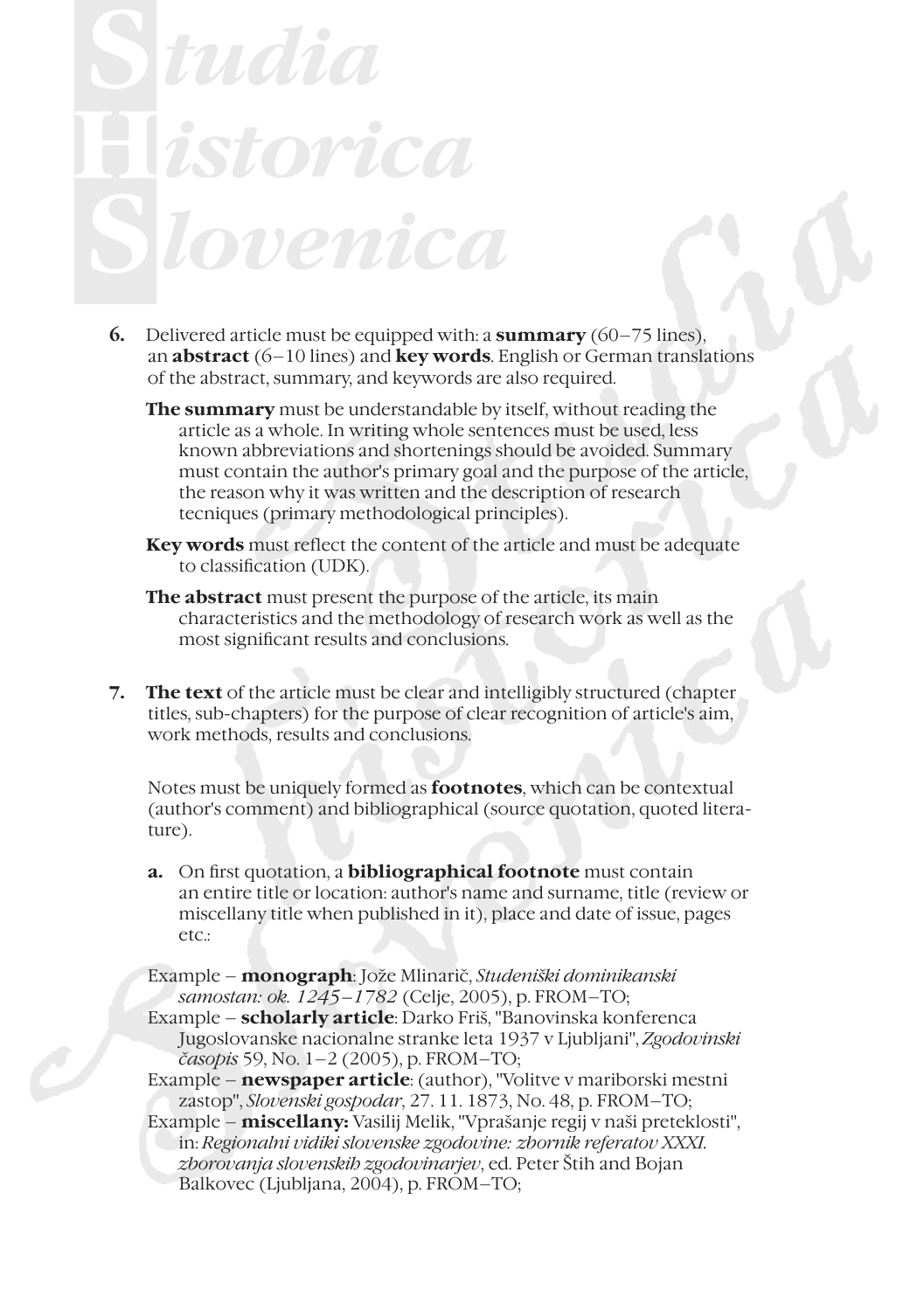## **H** *tudia istorica lovenica*

Example – **website**:*Zürcher Wappenrolle – e.codices*, http://www.ecodices.unifr.ch/de/list/one/snm/AG002760, accessed: 14. 1. 2019

On following quotations with the same reference logical shortenings are used

(hereinafter: Mlinarič, *Studeniški dominikanski samostan*, p. FROM–TO). (hereinafter: Friš, "Banovinska konferenca Jugoslovanske nacionalne stranke", p. FROM–TO).

**b.** While quoting **archival sources**, the archive must be stated: archive (whole name on first quotation, on following quotations use a shortening in brackets), name of fond or collection (signature, if given), number of fascicle (box) and archival unit, address of quote document.

Example: Pokrajinski arhiv Maribor (PAM), fond Pavel Turner, box 7, letter of Davorin Trstenjak to Pavel Turner from Stari Trg, 7. 12. 1889.

**8.** An **alphabetical list of SOURCES and LITERATURE** should be added **at the end of the article** (example):

SOURCES (separately: primary sources, published sources, newspapers and internet sources)

**PAM – Pokrajinski arhiv Maribor,** fond Pavel Turner, AŠ 7. **Perovšek, Jurij,** *Programi političnih strank, organizacij in združenj na Slovenskem v času Kraljevine SHS (1918–1929)*, Viri 13 (Ljubljana, 1998).

*Slovenski gospodar* – Maribor, years 1873–1888. *Zürcher Wappenrolle – e.codices*, http://www.e-codices.unifr.ch/ de/list/one/snm/AG002760, accessed: 14. 1. 2019.

#### LITERATURE

**Friš, Darko,** "Banovinska konferenca Jugoslovanske nacionalne stranke leta 1937 v Ljubljani", *Zgodovinski časopis* 59, št. 1–2 (2005), p. FROM–TO.

**Melik, Vasilij,** "Vprašanje regij v naši preteklosti", v: *Regionalni vidiki slovenske zgodovine : zbornik referatov XXXI. zborovanja slovenskih zgodovinarjev*, ur. Peter Štih in Bojan Balkovec (Ljubljana, 2004), p. FROM–TO.

**Mlinarič, Jože**, *Studeniški dominikanski samostan: ok. 1245*–*1782* (Celje, 2005).